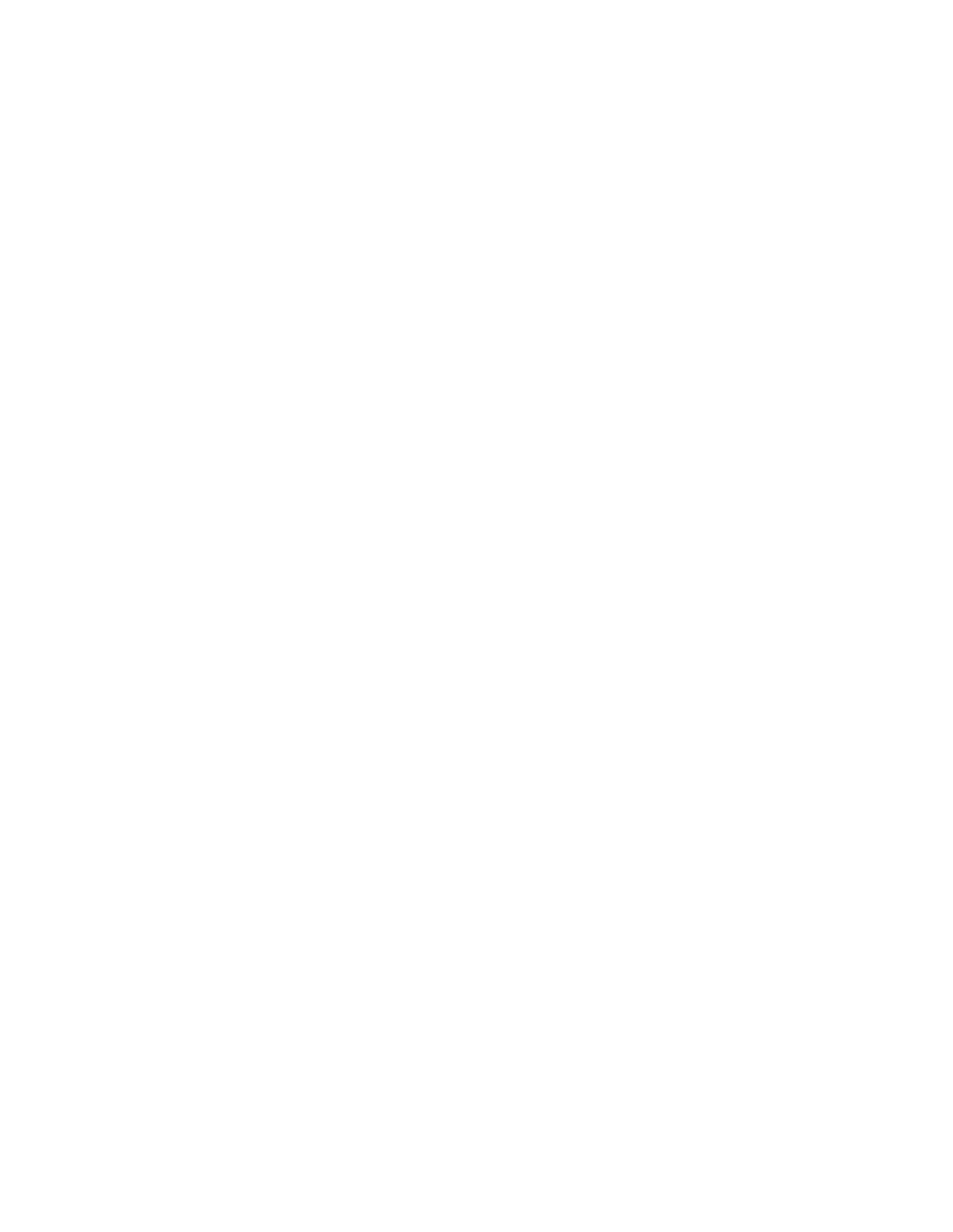

Olasov Rothbaum, and Sheila Rauch (Sept 2019 –  $2<sup>nd</sup>$  Edition)

## ISBN 9780190926939

This is available via https://global.oup.com/academic/product/prolonged-exposure-therapy-for-ptsd-9780190926939?cc=us&lang=en&, or other booksellers.

Instructional Format: This live webinar is fully interactive. Attendees may ask and answer questions throughout the presentation and participate in instructor-led discussions.

## System Requirements:

## Zoom:

- Internet connection
- Operating System: Windows 7 or higher, Mac OS X with MacOS 10.9 or higher
- Web Browser: Internet Explorer 11+, Edge 12+, Firefox 27+, Chrome 30+, Safari 7+
- Hardware: 1Ghz processor or higher

Special Accommodations: If you require special accommodations due to a disability, please contact Ms. Katie Medina at katie.medina.ctr@usuhs.edu 4 weeks prior to the training so that we may provide you with appropriate service.

Grievances: For any grievances or concerns with this training including those related to course content, non-receipt of certificate or other occurrences, participants may contact CDP's Continuing Education Director, Ms. Amanda Milochik, via email at Amanda.milochik.ctr@usuhs.edu.

## Instructor Biographies:

Kelly Chrestman, Ph.D., is a Senior Military Behavioral Health Psychologist at the Center for Deployment Psychology. She provides training, support and consultation in Cognitive Behavioral Therapy and in the Assessment and Treatment of PTSD. She works with the team at CDP to find new and better ways to link clinicians with both traditional and innovative resources that will help them implement EBPs more effectively. This includes leveraging computer technology and virtual assets to reach professionals that might otherwise have difficulty accessing high quality training and consultation.

Before coming to CDP, she trained at the National Center for PTSD in Boston, and at the University of Pennsylvania with Dr. Edna Foa. She is a Subject Matter Expert in Prolonged Exposure Therapy for PTSD and has trained numerous students and mental health professionals across the world in techniques for treating PTSD and other anxiety disorders. She also spent several years working closely with Native American Tribes where she focused on adapting evidence -based practice to better meet the needs of traditional Native communities. She is co-author of the Adolescent PE Manual, Prolonged Exposure Therapy for Adolescents with PTSD, and has written about community and professional responses to trauma, particularly domestic violence and sexual assault. She is also a co-developer of the Virtual PTSD Learning Center and Operation Avatar, a game based educational experience about trauma and combat-related PTSD, both hosted in the Second Life Virtual World platform.